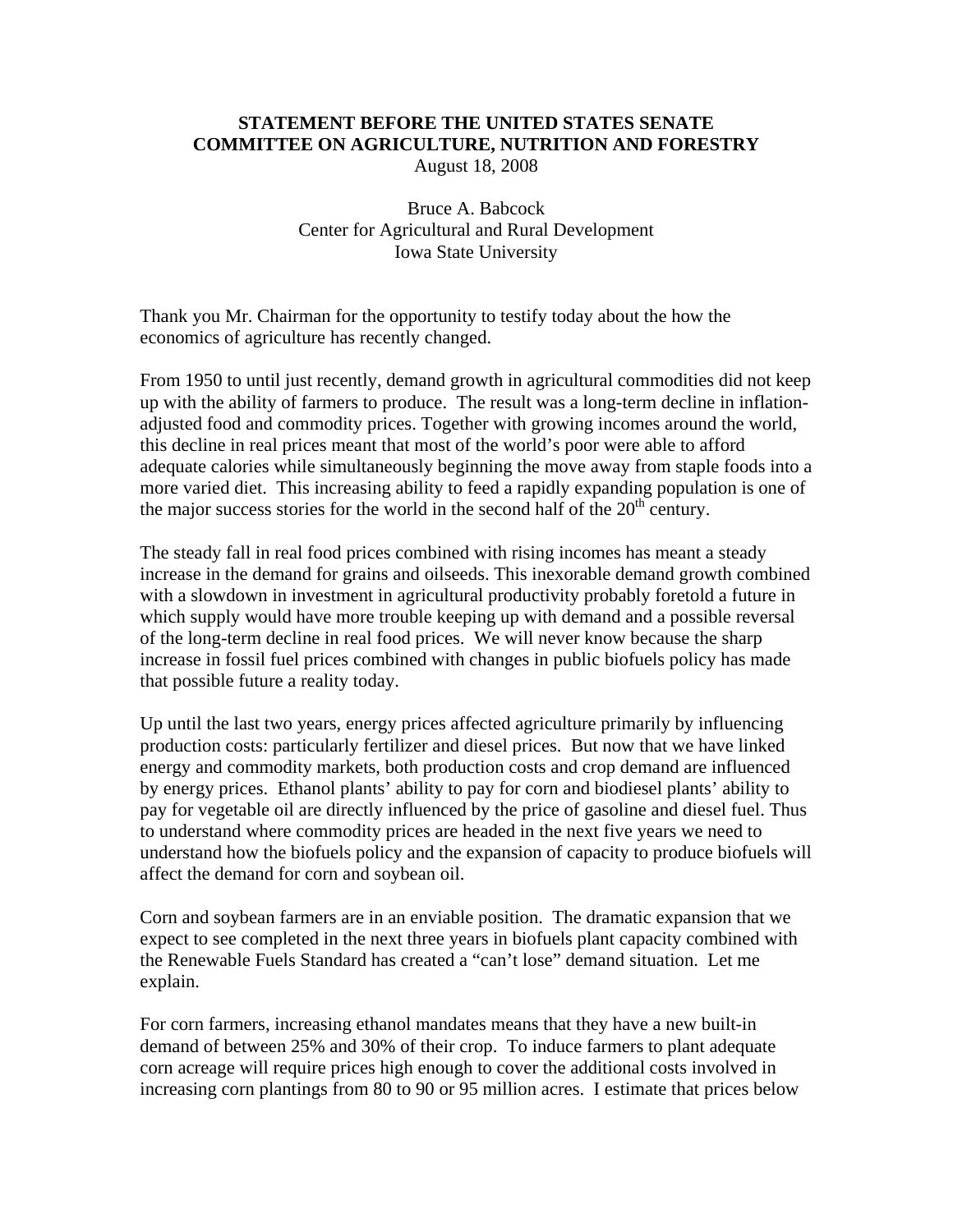\$3.50 to \$4.00 per bushel will result in inadequate acreage. Hence I do not expect prices to fall below this level in the next five years. This level of prices should be adequate to cover all non-land production costs, even accounting for the recent run-up in fertilizer, chemical and diesel costs.

If we continue to have crude oil prices in excess of \$100 per barrel and a string of good weather years that drive price down below \$4.00 per bushel, then the economics of corn ethanol production would look so good that we should see a new round of investment take place taking capacity of the corn ethanol industry beyond mandated levels. This next round of expansion in corn ethanol would be particularly facilitated by continuation of the blenders tax credit.

The bright outlook for corn prices over the next five years also means a bright outlook for soybeans because of competition for land between the two crops. The only potential downside in demand for U.S. soybeans is if South American unexpectedly ramps up production so rapidly that world supplies overwhelm demand. But policy decisions in Argentina and Brazilian plans to devote increasing amounts of land to sugar cane production suggest that soybean expansion in South American will not be overly rapid.

Existing excess capacity in the U.S. biodiesel industry guarantees that soybean oil prices will not fall too rapidly even if South American production does ramp up significantly. Excess capacity means that weak soybean oil prices would quickly trigger biodiesel production in idled plants, thereby shoring up prices. The level of the price support for soybean oil depends on the price of diesel and whether the biodiesel tax credit is extended. Table 1 shows that with a wholesale diesel price of \$3.50 per gallon, soybean oil prices below \$0.54 per pound would trigger increased biodiesel production which would tend to keep soybean oil prices from dropping too much below this break-even level. The implications of this soybean oil price support on soybeans price depends on the price of soybean meal. At current meal prices, \$3.50 diesel translates into a soybean price of more than \$12 per bushel with continuation of the blenders credit and more than \$10 per bushel without the credit.

| Table 1. Break-Even Soybean Oil Price* |                      |                         |  |
|----------------------------------------|----------------------|-------------------------|--|
|                                        | <b>With Blenders</b> | <b>Without Blenders</b> |  |
| <b>Wholesale Diesel Price</b>          | Tax Credit           | <b>Tax Credit</b>       |  |
| $\frac{\sqrt{2}}{2}$                   | $\gamma$ pound       |                         |  |
| 2.00                                   | 0.34                 | 0.21                    |  |
| 2.50                                   | 0.40                 | 0.27                    |  |
| 3.00                                   | 0.47                 | 0.34                    |  |
| 3.50                                   | 0.54                 | 0.40                    |  |
| 4.00                                   | 0.60                 | 0.47                    |  |
| 4.50                                   | 0.67                 | 0.54                    |  |
| 5.00                                   | 0.73                 | 0.60                    |  |

\*These soybean oil prices are the prices that result in a biodiesel plant which operates on 100% soybean oil just covering their variable costs of production.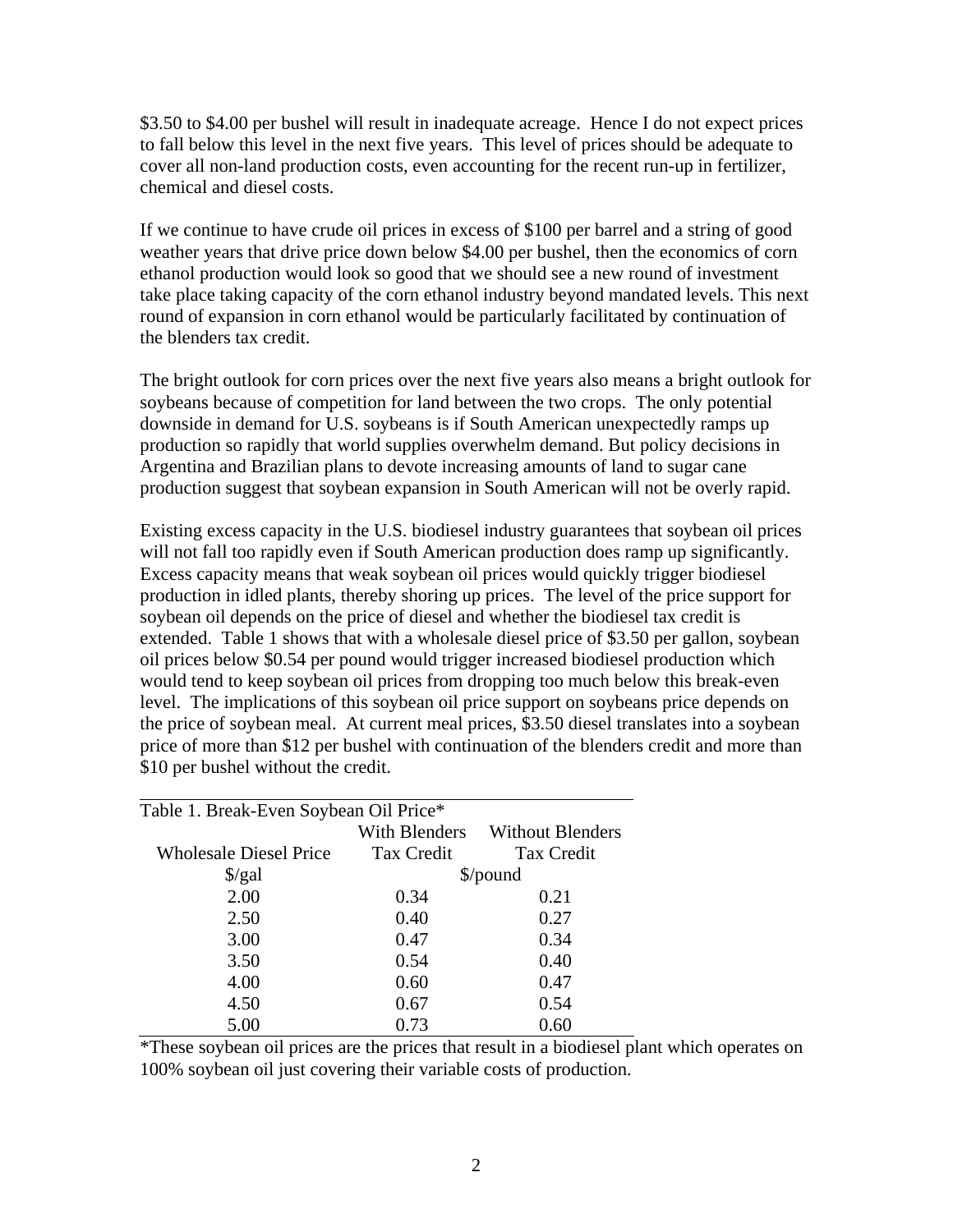Table 2 presents break-even corn prices for corn ethanol plants. If a change in the RFS creates excess corn ethanol capacity, then the corn prices presented in Table 2 are what would induce idle corn ethanol plants to begin processing corn. Thus even without the RFS, if we have \$2.50 wholesale gasoline and excess ethanol production capacity , then we should not expect to see corn prices drop below \$5.41 per bushel with the blenders tax credit and \$4.17 per bushel without the credit.

| Table 2. Break-Even Corn Prices |                             |                                |  |
|---------------------------------|-----------------------------|--------------------------------|--|
|                                 |                             | With Blenders Without Blenders |  |
| <b>Wholesale Gasoline Price</b> | Credit                      | Credit                         |  |
| $\frac{\sqrt{2}}{2}$            | $\frac{\text{S}}{\text{u}}$ |                                |  |
| 1.50                            | 3.55                        | 2.31                           |  |
| 2.00                            | 4.48                        | 3.24                           |  |
| 2.50                            | 5.41                        | 4.17                           |  |
| 3.00                            | 6.35                        | 5.10                           |  |
| 3.50                            | 7.28                        | 6.04                           |  |
| 4.00                            | 8.21                        | 6.97                           |  |
|                                 |                             |                                |  |

\*These corn prices are the prices that result in a dry mill corn ethanol plant just being able to cover their variable costs of production.

I would like to now turn to the economics of livestock production. The impact of continued high feed costs on the U.S. livestock industry is fairly straightforward: livestock prices will eventually increase enough over the next year or two to cover producers' increased feed costs. There are two ways that this price increase will happen: either U.S. producers will reduce production or producers in other countries—who face the same feed cost pressures—will reduce production. It will likely be a combination of both though there are reasons to believe that high feed costs combined with high transportation costs has increased the comparative advantage of U.S. livestock producers relative to other countries' producers who raise livestock with feed grains.

When feed is inexpensive and shipping costs are low, pork producers in, say Chile, are not too disadvantaged in importing U.S. grain and exporting pork because their costs are not too much greater than U.S. pork producers. But high feed grains and shipping costs means that feed makes up a much higher proportion of production costs which increases the advantage of U.S. pork producers because they only have to ship pork, not both feed and pork. Furthermore, many U.S. producers have an advantage in that their animals' manure can be readily used in crop production.

U.S. producers and other producers who rely on feed grains are disadvantaged with high feed costs relative to producers who raise livestock primarily on grass. New Zealand dairy producers and South American beef cattle producers will be selling at a higher market price with unchanged feed costs. As long as we choose to use feed for biofuels